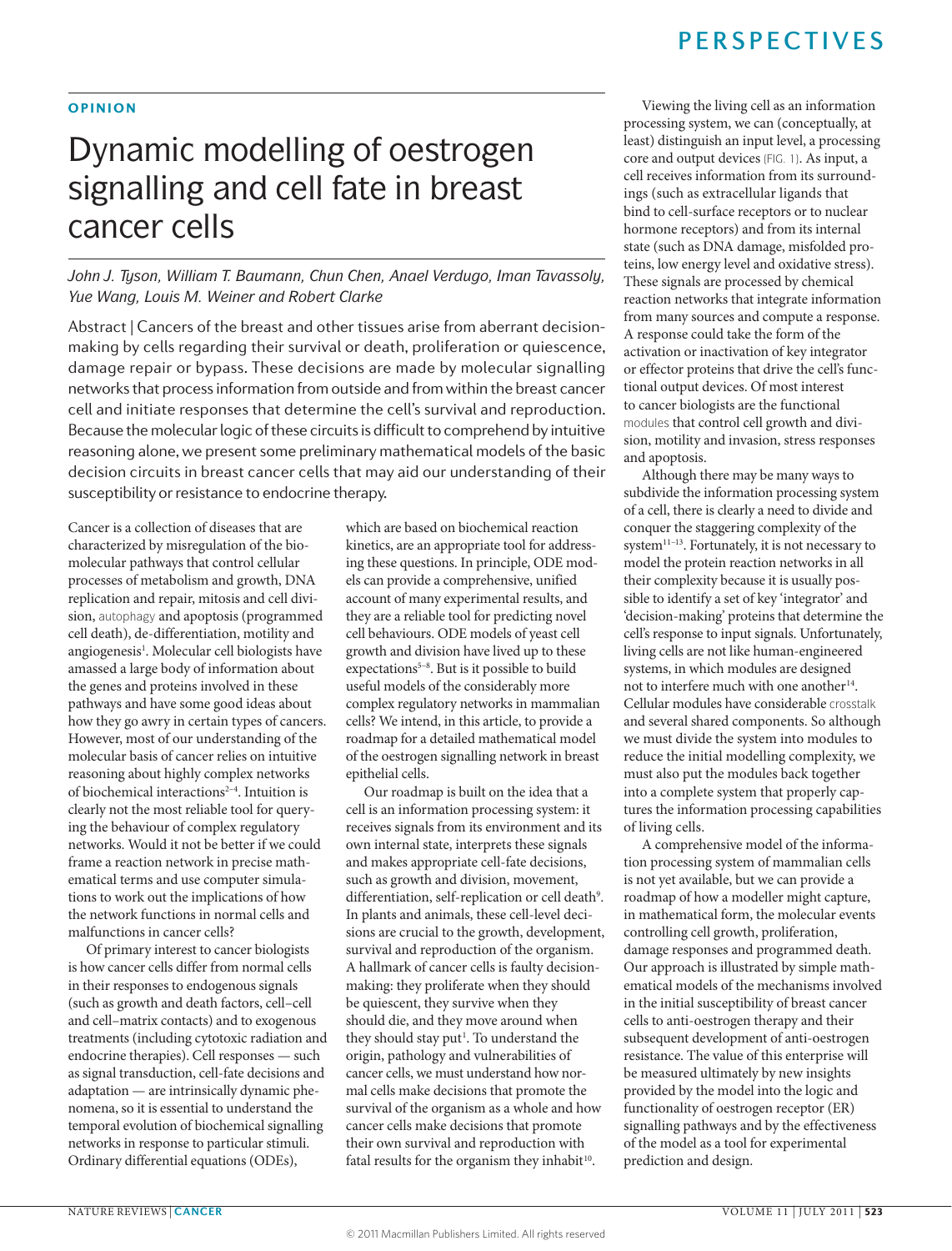

**Figure 1 | The oestrogen receptor signalling network in breast epithelial cells. Extracellular in the second sta<br>
<b>Reviews** signals, such as oestrogen (E2), growth factors (GF), survival factors (SF), cytokines (Cyto) and extracellular matrix (ECM), bind to receptor proteins, which initiate a complex series of chemical reactions within the cell, culminating ultimately in the activation of a set of integrator and effector proteins. These proteins process the positive and negative signals coming from the information processing units and then drive responses in the downstream decision modules and stress modules. The 'cell cycle module' coordinates DNA synthesis and mitotic cell division with cell growth and the body's need for a continuous supply of new cells in the right place at the right time. The 'apoptosis module' rids the body of damaged, worn out or unneeded cells. The 'unfolded protein response (UPR) module' is a response to stresses such as starvation and reactive oxygen species. Under conditions of extreme stress, the 'autophagy module' can provide the cell with a supply of energy and raw materials. Tamoxifen and fulvestrant are inhibitors of oestrogen receptor-α (ERα), and they are commonly used to kill oestrogen-dependent breast cancer cells. BECN1, beclin 1; Chap, chaperone; CycD, cyclin D; CycE, cyclin E; DAPK, death associated protein kinase; GFR, growth factor receptor; IP3R, inositol 1,4,5-triphosphate receptor; IRE1, inositol-requiring protein 1 (also known as ERN1); JNK, JUN N-terminal kinase; UP, unfolded protein; XBP1, X-box-binding protein 1.

The oestrogen receptor and breast cancer The growth and proliferation of breast tissue is normally responsive to oestrogen — a steroid hormone that binds to and activates ERα and ERβ, which are nuclear transcription factors that regulate the expression of genes that orchestrate survival and proliferation. In many neoplastic breast cells, the ER signalling network contributes to controlling the relative rates of cell proliferation and programmed cell death, with pro-survival and proliferation signals overwhelming pro-death and quiescence signals.

Of the 180,000 cases of invasive breast cancer newly diagnosed each year in the United States, more than 70% express ERα  $(ER<sup>+</sup> cells)<sup>15</sup>$ . Many of these tumours are initially responsive to endocrine therapy alone, and many also respond to a combination of cytotoxic chemotherapies<sup>16,17</sup>. Endocrine therapy can consist of anti-oestrogens (such as tamoxifen or fulvestrant), which bind to and neutralize ER, and/or aromatase inhibitors (such as letrozole or exemestane),

which block the synthesis of oestrogen. Unfortunately, many ER+ tumours recur as incurable, endocrine-resistant cancer cells<sup>18</sup>.

The advantages and limitations of endocrine therapies have been known for over 30 years. To make substantial new advances in the treatment of advanced breast cancer, we need a better understanding of the ER signalling network<sup>19</sup>. For example, how does ER signalling function in normal breast cells? How does it malfunction in ER<sup>+</sup> breast cancer cells that respond to endocrine therapy? How is it further misregulated in anti-oestrogen-resistant and aromatase inhibitor-resistant cancer cells? And how are cell survival and proliferation maintained in ER− cancer cells?

FIGURE 1 provides an overview of the ER signalling network and its major output devices (cell growth and division, apoptosis and autophagy). From a combination of classical molecular biology studies and high-throughput transcriptomic analyses, we identified an initial set of transcription factors that are intimately connected

with ER signalling in breast cancer cell lines<sup>20</sup>. Subsequently, we and others have established the functional relevance of several of these factors, including nuclear factor-κB (NF-κB), a pro-survival transcription factor that is highly expressed in hormone-resistant cells compared to hormone-sensitive cells<sup>21-23</sup>; interferon regulatory factor 1 (IRF1), a pro-death transcription factor that is downregulated in endocrine-resistant cells<sup>24-27</sup>; and X-box-binding protein 1 (XBP1), a transcription factor that is involved in the unfolded protein response (UPR) and the induction of autophagy and is highly expressed in its active (spliced) variant in endocrine-resistant cells<sup>27,28</sup>. Given that FIG. 1 correctly captures some of the key regulatory components and their interactions, interpreting it at a mathematical level should provide novel and useful insights into the decision-making processes in normal and transformed breast epithelial cells.

### Mathematical modelling perspective

As useful as FIG. 1 is for providing a guide to intuitive reasoning about the probable effects of perturbations to this network, a molecular interaction graph can deliver much more information about the potential dynamic behaviour of the control system if it is translated into reasonable mathematical terms that are suitable for computer simulation. In that case, the computer can keep track of the dynamic consequences of multiple and often conflicting interactions<sup>29,30</sup>.

In keeping with our roadmap perspective, we will begin by modelling the separate modules in FIG. 1: the 'decision modules' (cell cycle and apoptosis), the 'stress modules' (autophagy and the UPR) and the 'signal processing modules' (ER and growth factor signal transduction networks). As we go, we will describe how the 'integrator and effector proteins' mediate communication among these modules.

### Cell cycle module

We start with the module controlling DNA replication and division, events that are triggered by cyclins and cyclin-dependent kinases  $(CDKs)^{31,32}$ , RB (which regulates members of the E2F family of transcription factors (hereafter referred to collectively as E2F)) and late-G1- and early-S-phase cyclins (type A and E cyclins)<sup>33-35</sup>. RB also downregulates the expression of ribosomal RNA genes, thereby inhibiting the production of new ribosomes and the cell's capacity for increased protein synthesis<sup>34,36-39</sup>. Hence, we can think of RB as a major 'brake' on cell growth and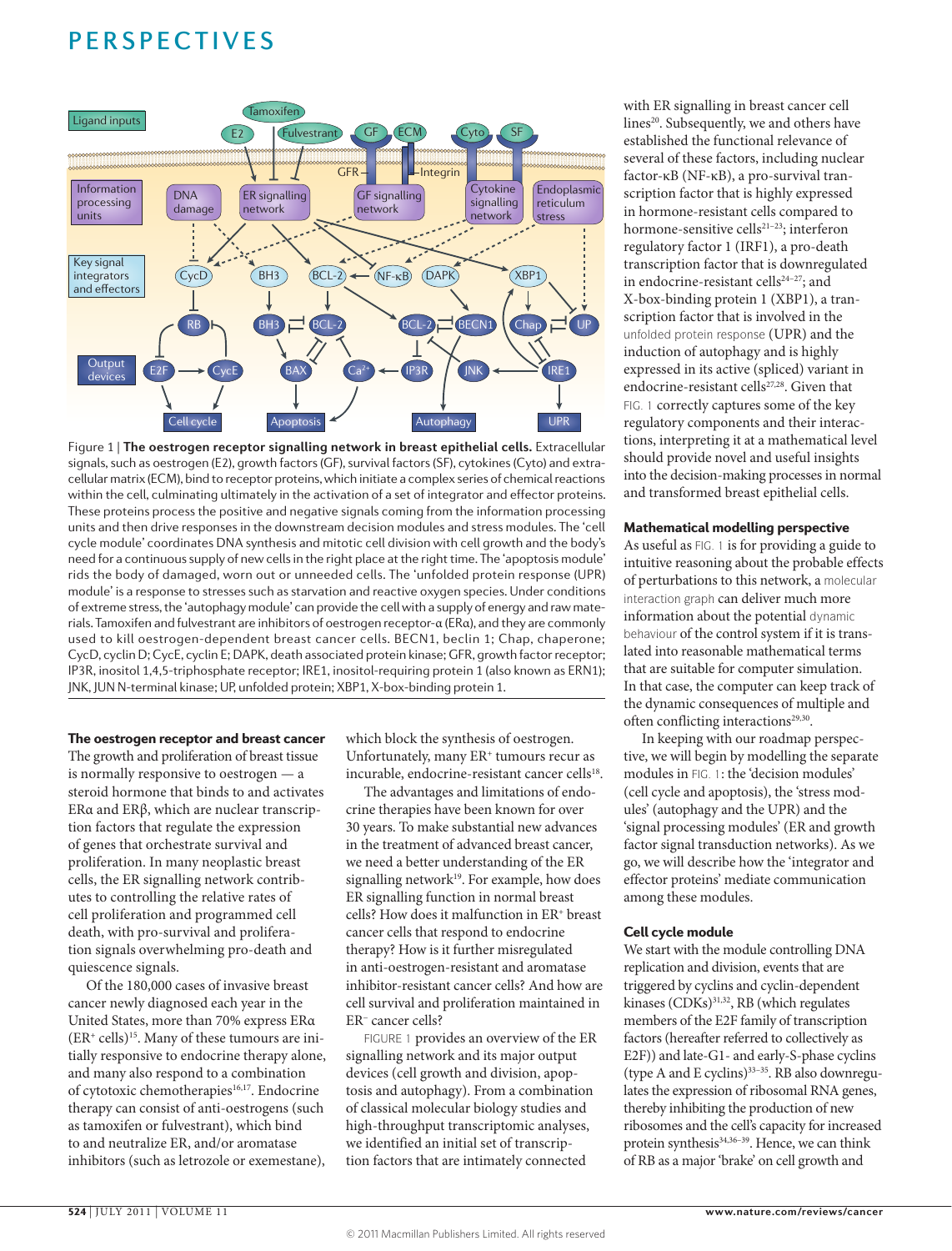division that must be released before a cell can grow and divide. This release is the job of the cyclin D-dependent kinases (cyclin D1, cyclin D2 and cyclin D3 (hereafter collectively referred to as cyclin D) in combination with CDK4 or CDK6), which phosphorylate RB and reduce its inhibitory effect on E2F33,40. Cyclin D1 is an unstable protein, and it is not present in quiescent cells because its transcription regulators, including MYC, activator protein 1 (AP1) and β-catenin, are inactive. These transcription regulators are activated by proliferative signals, such as growth factors, cytokines, nuclear hormone receptors and integrins, causing the concentration of cyclin D to rise. The increasing concentration of cyclin D must be converted into a digital decision: shall the cell undergo a new round of DNA replication and division or remain in G1 phase?

This decision is apparently made by a bistable switch, which is created by the interaction among RB, E2F and cyclin E<sup>41,42</sup>. The molecular interactions among these three proteins (FIG. 2a) are characterized by a positive feedback loop (E2F upregulates cyclin E, cyclin E–CDK2 inactivates RB, and RB inactivates E2F) and an autoactivation loop (E2F family members can activate their own transcription). According to mathematical models (REF. 41 and [Supplementary](http://www.nature.com/nrc/journal/v11/n7/suppinfo/nrc3081.html) [information S1](http://www.nature.com/nrc/journal/v11/n7/suppinfo/nrc3081.html) (text)), these sorts of positive feedback loops create a signal–response curve (FIG. 2b) with alternative stable steady states: an OFF state (RB active, E2F low and

cyclin E low), and an ON state (RB inactive, E2F high and cyclin E high). The OFF state corresponds to quiescent cells (arrested in G1 phase of the cell cycle) and the ON state corresponds to proliferating cells (progression through S, G2 and M phases)<sup>43</sup>. Careful measurements of the expression of cyclin D and E2F in fibroblast cells responding to changes in serum concentration confirm the predictions of the model<sup>41</sup> (FIG. 2c,d). Entry into the mammalian cell cycle in these noncancerous cells is controlled by a bistable switch that is biased to the OFF state by signals that downregulate cyclin D and E2F (and possibly by signals that upregulate RB), and that is switched ON by signals that upregulate cyclin D and E2F (see Supplementary information S1 (text) for further information). Although this crucial decision point still seems to be intact<sup>44</sup> in many ER+ breast cancer cells, it is likely that in many cancers the bistable switch is disrupted by mutations that break the underlying feedback circuits<sup>45</sup>.

*Cyclin D as a key signal integrator.* Cyclin D is a classic integrator and effector protein: its level integrates the proliferative and antiproliferative signals being received by the cell, and the activity of cyclin D-dependent kinases affects the commitment of the cell to a new round of DNA synthesis and cell division. Proproliferative signals, such as oestrogen acting through ERα, increase cyclin D

### **Glossary**

#### Autophagy

Degradation of a cell's own components, using its lysosomal machinery, to remove damaged organelles and/or to provide energy and raw materials for adaptation and survival under stressful conditions.

#### Bistable switch

A regulatory network that can persist, under identical external conditions, in either of two stable states ('ON' or 'OFF') depending on its recent history.

#### **Crosstalk**

Interactions among modules that alter the behaviour of the modules in isolation.

### Dynamic behaviour

The characteristic change over time of a molecular regulatory network in response to a specific pattern of input signals.

#### Modules

A set of molecular interactions that accomplishes a specific task in a cell, such as committing a cell to a new round of DNA replication.

#### Molecular interaction graph

A representation of a set of biochemical reactions involving co-regulated genes and proteins; for example, a signal

transduction pathway or a transcription factor network. Also referred to as a 'wiring diagram'.

#### **Plasticity**

The ability of a regulatory network, in the face of interference or damage, to adapt and maintain something akin to its normal function.

### Rheostat

A variable resistor, used to provide continuous control over the current through a circuit (for example, the dimmer knob on a light fixture).

#### Signal–response curve

The functional dependence of the output of a molecular regulatory network (for example, the activity of a transcription factor) on changing values of its input (for example, concentration of a growth factor in the extracellular medium).

#### Stochastic fluctuations

Random variations in the numbers of molecules of mRNAs and proteins due to the unpredictable nature of chemical reactions at the molecular level.

#### Unfolded protein response

The cellular response to the accumulation of misfolded proteins in the endoplasmic reticulum.

expression by activating its transcription factors. By contrast, cell–cell contacts result in cytoplasmic sequestration of β-catenin and downregulation of cyclin D expression. One of the hallmarks of many cancers is the loss of contact inhibition. A different mode of action is exemplified by the antiproliferation factor transforming growth factor-β (TGFβ), which upregulates synthesis of p27 (also known as KIP1 and CDKN1B), an inhibitor of cyclin Ddependent kinases. In breast cancer cells, TGFβ is a key regulator of the antiproliferative effects of anti-oestrogens<sup>46,47</sup>, and cyclin D gene expression is associated with poor response to tamoxifen<sup>48</sup>. In summary, we might think of cyclin D levels as a rheostat that varies up and down continuously in response to proliferative and antiproliferative signals, respectively<sup>41,43</sup>. When cyclin D levels exceed a certain threshold, the RB–E2F–cyclin E switch converts the cyclin D signal into a discrete decision to begin a new round of DNA synthesis and cell division. Triggering this switch is therefore dependent on many factors that affect the level of active cyclin D, such as oestrogen, β-catenin, p27 and TGF $β<sup>49,50</sup>$ .

After a cell has committed to the G1–S transition, it will proceed through the S, G2 and M phases, even if the proliferative signals are removed and cyclin D disappears. However, when this cell divides and the other classes of cyclins (A, B and E) are degraded, RB will return and arrest the cell in a quiescent state.

### Apoptosis module

Like the decision to enter a new round of mitotic cell division, the commitment to apoptosis must reach an all-or-none decision point that is biased one way or the other by the summation of pro-death and pro-survival signals. Although the evidence is not conclusive, we believe that the irrevocable commitment to apoptosis is normally made in the activation of BAX and amplified by mitochondrial outermembrane permeabilization (MOMP)<sup>51</sup>. In our mathematical models, MOMP is governed by a bistable switch involving three families of proteins: BCL-2-like, BH3-only and BAX-like proteins<sup>52-57</sup> (FIG. 3a). In the OFF state, BAX is inactivated by binding to BCL-2. Accumulation of BH3 proteins can displace BCL-2 from BAX, leading to the self-amplifying activation of BAX (the ON state). Active BAX proteins create pores in the mitochondrial outer membrane, thereby releasing cytochrome *c* and second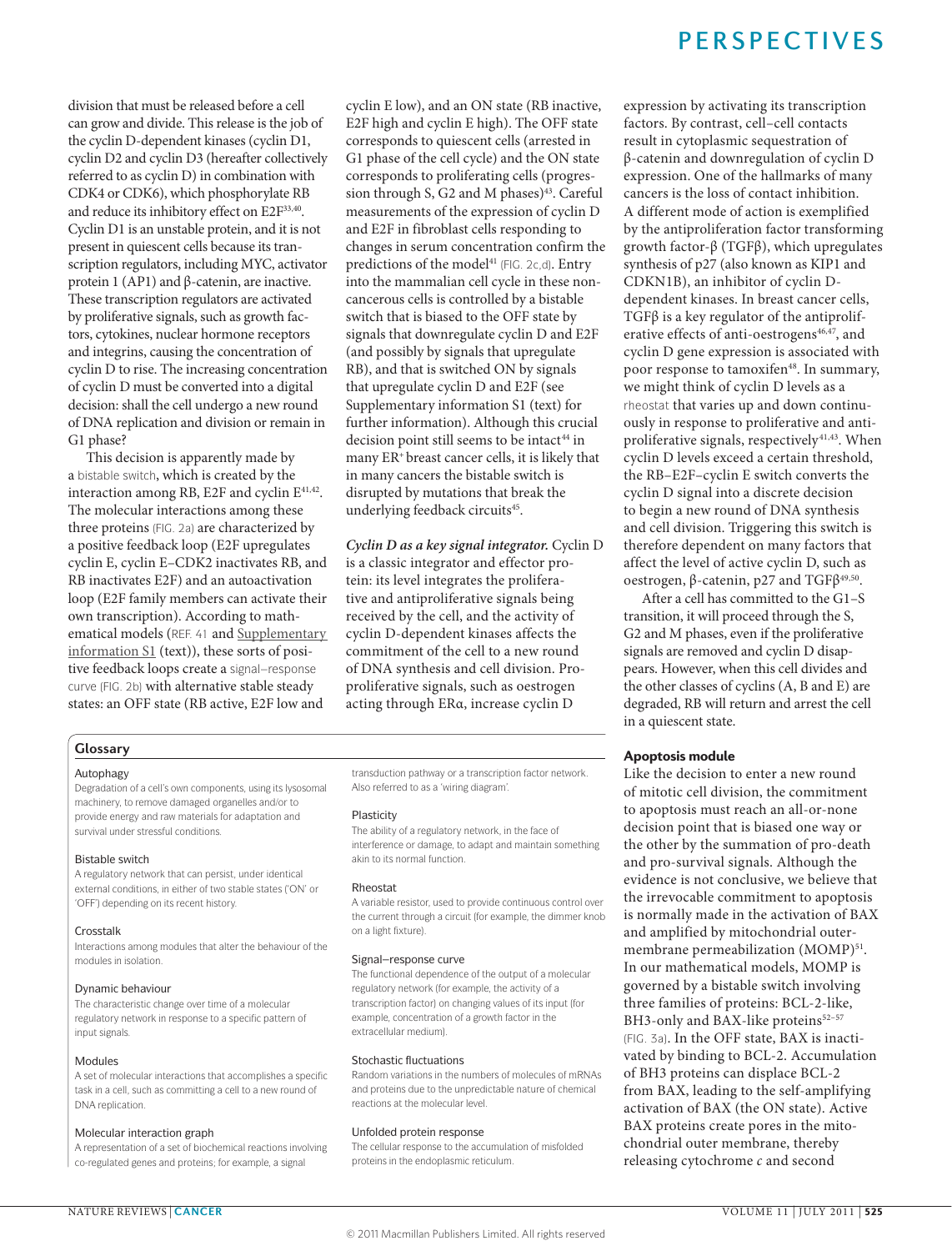

Figure 2 | Bistable switch controlling the G1-to-S phase transition in mammalian cells. **a** | 'Wiring' diagram for the bistable switch for G1-to-S phase transition. Cyclin E (CycE)-cyclindependent kinase complex promotes the transition of mammalian cells from the G1 phase of the cell cycle into the S phase. Quiescent cells are arrested in G1 by RB, which binds to and inhibits E2F, a family of transcription factors, some of which can promote cyclin E gene expression. Phosphorylation of RB by cyclin-dependent kinases compromises its inhibitory effect on E2Fs. The initial phosphorylation of RB is accomplished by cyclin D (CycD)-cyclin-dependent kinase complex. After the G1–S phase transition is made, RB is maintained in its inactive (phosphorylated) form by cyclin E and by cyclin A- and B-dependent kinases that are active in the S, G and M phases (not shown). Quiescent cells, which have only small amounts of cyclin D, can be induced to proliferate by transcription factors (such as MYC, FOS and JUN) that are upregulated by growth factors in serum. These transcription factors promote the expression of both cyclin D and E2F genes, and E2F proteins upregulate their own transcription. **b** | Signal–response curves for E2F transcription factors and cyclin D. The wiring diagram in panel **a** is converted into a set of nonlinear differential equations (Supplementary information S1 (text)), and the steady-state levels of cyclin D and E2F are plotted as functions of serum concentration in the growth medium. Although cyclin D levels increase smoothly with serum concentration (and therefore act as a 'rheostat'), the E2F distribution exhibits a bimodal dependence on serum concentration (and therefore acts as a 'toggle switch')41,43. **c**,**d** | Experimental verification in rat embryonic fibroblasts (REF52 cells)<sup>41</sup>. Blue curves: serum concentration is raised from 0 to a final serum percentage. Green curves: serum concentration is raised to 20% for 5 hours, then lowered to a final serum percentage. The production of green fluorescent protein (GFP) is driven by an E2F gene promoter (left) or a cyclin D gene promoter (right). GFP fluorescence (FLU) measures the activities of these two promoters. Histograms of cyclin D gene expression shift smoothly up and down with the final serum percentage. E2F histograms show a bimodal dependence of gene expression on the final serum percentage between ~0.2% and 2%. There is a distinct hysteresis effect in the E2F response: on shifting serum levels up (blue curves), bistability is not observed until the serum level exceeds ~1%, but on shifting serum levels down (green curves) after cells have adapted to 20% serum, bistability is maintained to serum levels <0.2%. Parts **c** and **d** are reproduced, with permission, from REF. 41 © (2008) Macmillan Publishers Ltd. All rights reserved.

mitochondria-derived activator of caspase (SMAC; also known as DIABLO) to the cytoplasm, where cytochrome *c* promotes activation of 'executioner' caspases and SMAC neutralizes the inhibitor of apoptosis  $(IAP)$  proteins that inhibit caspases<sup>55</sup>.

Based on our models (FIG. 3 and [Supplementary information S2](http://www.nature.com/nrc/journal/v11/n7/suppinfo/nrc3081.html) (text)), the apoptosis switch is in the OFF or ON position depending on the balance between BCL-2-like proteins (the 'brakes') and BH3-only proteins (the 'accelerators'). When the ratio of accelerators to brakes exceeds a certain critical value (the point in FIG. 3b where the OFF state disappears), then BAX is abruptly activated and MOMP-induced activation of executioner caspases ensues. The 'snap-action' kinetics of MOMP are consistent with this view of a bistable switch activating BAX proteins (FIG. 3c).

The question of whether apoptosis is controlled by a bistable 'decision' module has generated considerable discussion, and the biochemical basis of such a module remains open to debate<sup>51,53-56,58-62</sup>. These contradictory viewpoints show that fundamentally different mathematical models may be equally consistent with limited experimental data. Fortunately, the different models can be used to design additional experiments that will distinguish between alternative mechanisms. We suppose that apoptosis is governed by a one-way (irreversible) bistable switch because apoptosis in normal cells is an all-or-nothing affair. We interpret the evidence to suggest that the decision is made upstream of MOMP and that the BH3–BCL-2–BAX module is the most likely locus for the bistable switch. Although the apoptotic switch may be disabled in some cancer cells, it is likely to still be functional in most cancers but more difficult to engage. For instance, in breast cancer cell lines, ER-mediated signalling upregulates anti-apoptotic proteins, including BCL-2 (REFS 23,63,64), BCL-W (also known as BCL-2-like protein 2)<sup>64</sup> and BCL-3 (REF. 65), making it harder to trigger apoptosis. Endocrine therapy, by inactivating the ER, moves these levels in the opposite direction, making it easier to trigger apoptosis.

### Damage-processing modules

Intracellular damage-processing modules have crucial roles in maintaining the viability of cells and organisms. For example, DNA damage activates kinases that phosphorylate and stabilize the transcription factor p53 (REF. 66). p53 upregulates genes encoding repair enzymes and p21 (also known as CIP1 and CDKN1A), which binds to and inhibits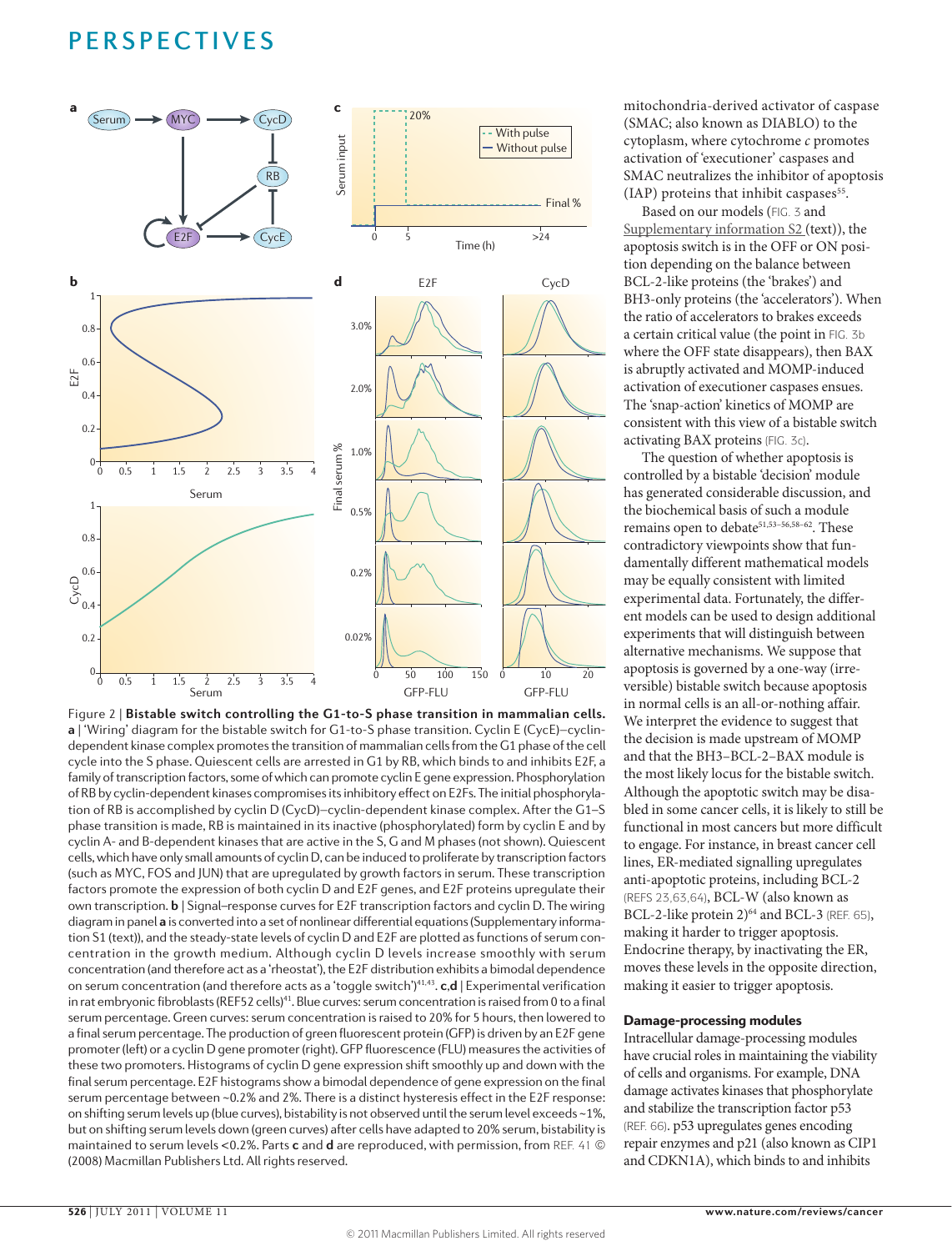the activity of CDKs, thereby preventing the damaged cell from beginning a new round of DNA replication. DNA damage also prevents S- or G2-phase cells from entering mitosis by pathways involving inhibitory phosphorylation of CDKs and the production of stoichiometric CDK inhibitors. If the damage cannot be repaired in a timely fashion, p53 upregulates production of BH3 proteins in an attempt to activate the apoptosis module. Whether apoptosis occurs or not depends on the levels of BH3 proteins relative to the levels of BCL-2 like proteins, thereby integrating the influences of apoptotic and anti-apoptotic agents, including ER-mediated signals. Effective mathematical models of these DNA-damage-processing pathways, based on the cell-proliferation and cell-death networks described in FIGS 2,3, have been published<sup>52,55,66,67</sup>.

Other common inducers of stress in normal and cancer cells include hypoxia and oxidative stress<sup>68,69</sup>. These types of stress cause problems in intermediary metabolism, electron transport in mitochondria and protein folding in the endoplasmic reticulum, and these problems induce characteristic responses by the cell. The first response to low-level stress is a survival mechanism, autophagy, which is thought to provide a



**Figure 3 | Bistable switch controlling apoptosis in mammalian cells. a | 'Wiring' diagram for the** bistable switch controlling apoptosis. Programmed cell death is triggered by activation of BAX proteins in the outer membrane of mitochondria. Active BAX causes the membrane to become permeable to proteins, such as cytochrome *c* and second mitochondria-derived activator of caspase (SMAC; also known as DIABLO), which induce the activation of proteases (caspases) and other hydrolytic enzymes that disassemble the macromolecules of the cell. BAX is activated by BH3-only family proteins and kept inactive by binding to BCL-2-family proteins. BH3 proteins also bind to BCL-2-family proteins<sup>55</sup>. **b** | Signal–response curve. A mathematical model of the wiring diagram is presented in Supplementary information S2 (text). Top: steady-state concentration (blue curve) of total membrane-bound BAX,  $[BAXm]_T=[BAXm]+[BAXm-BCL-2]$ , as a function of [Stress]. For intermediate levels of stress, the network has two stable steady states: an OFF state with a low total level of BAXm, all of it in complex with BCL-2 (that is, [BAXm] ≈ 0); and an ON state with a high total level of BAXm, most of it not in complex with BCL-2 (that is, [BAXm] ≈ [BAXm]<sub>т</sub>). Bottom: time course of active BAX. Each simulation is started in the naive state: no stress, low level of BH3, [BAXm] ≈ 0. At *t*=0, [Stress] is raised to a final value that varies (from one simulation to the next) from 0.55 to 0.95. The time course for final [Stress]=0.95 is plotted as the green curve on the upper graph. Notice that, in each simulation, there is a long lag time followed by an abrupt activation of BAX (and subsequently an irreversible activation of caspases). The duration of the lag phase is a decreasing function of [Stress]. **c** | Experimental verification in HeLa cells (cervical cancer cell line)51. Top: cells are treated with 50ng ml–1 tumour necrosis factor-related apoptosis-inducing ligand (TRAIL) and assayed for caspase activity by cleavage of an artificial substrate manufactured by the cell. Cells with high caspase activity are pseudo-coloured yellow. There is a long lag time before caspases are activated in any cells, then individual cells activate caspases abruptly, but there is a wide dispersion of activation times among cells. Bottom: traces of caspase activity in single cells activated by different concentrations of TRAIL. Part **c** is reproduced from REF. 51.

steady supply of energy and raw materials by degrading the cell's own proteins and lipids70. Unremitting stress can lead to cell death, either by excessive autophagy or by activation of apoptosis<sup>71</sup>.

*Autophagy module.* The autophagosome is a subcellular organelle containing a selection of cellular proteins and other macromolecules that are destined for destruction. When the autophagosome fuses with a lysosome, its contents are hydrolysed to amino acids and other small metabolites that can be used by the cell as sources of energy and raw materials for the biosynthesis of essential substances. Autophagy is controlled in large part by beclin 1 (BECN1), a myosin-like, BCL-2-interacting protein. When not bound to BCL-2, BECN1 participates in a multiprotein complex that initiates the earliest stages of autophagosome assembly<sup>70-72</sup>.

In FIG. 4 we propose a simple model for the initiation of autophagy (for details, see [Supplementary information S3](http://www.nature.com/nrc/journal/v11/n7/suppinfo/nrc3081.html) (text)). In this model, autophagy is regulated not as a toggle switch (as in FIGS 2,3) but as a rheostat; the levels of autophagy increase smoothly as stress increases. As autophagy increases, BCL-2 is released from its association with BECN1 and with the inositol 1,4,5-trisphosphate receptor (IP3R). The results can be variable and include survival (moderate autophagy and inhibition of apoptosis), apoptotic cell death or autophagic cell death. Whether the autophagic response is functioning normally or abnormally in breast cancer cell lines is a matter of current investigation.

*The UPR module.* The accumulation of unfolded proteins in the endoplasmic reticulum causes a characteristic response<sup>73</sup> that is intended to relieve the immediate problem (by re-folding or degrading the non-functional proteins and reducing the rate of protein synthesis) and to deal with the underlying stress (by inducing autophagy). The molecular basis of the UPR is well understood, and useful mathematical models have been presented in the literature<sup>73-76</sup>. In FIG. 5 and Supplementary [information S4](http://www.nature.com/nrc/journal/v11/n7/suppinfo/nrc3081.html) (text), we present a simplified model of the UPR to illustrate the basic principles of this damage-response module. Both autophagy and the UPR are strongly implicated in the responsiveness of breast cancer cells to anti-oestrogens<sup>19,77</sup>.

### Signalling crosstalk between modules

To impose some order on the tangled web of macromolecular interactions within a living cell, it is necessary to think in terms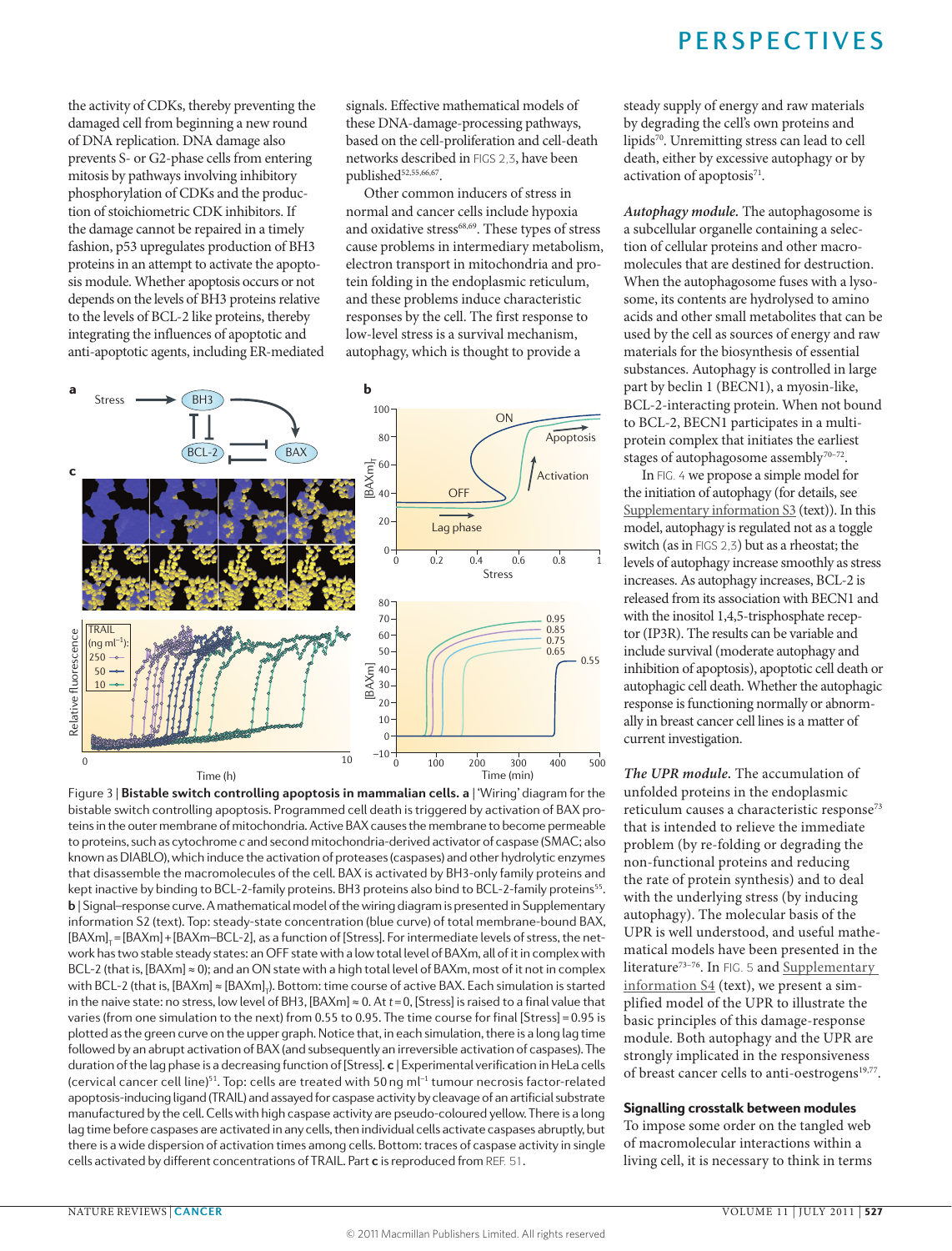

between autophagy and apoptosis. In response to stress, both beclin 1 (BECN1) and BCL-2 are phos-Figure 4 | **The interplay between autophagy and apoptosis. a** | 'Wiring' diagram for interplay phorylated, causing the BCL-2-BECN1 complex to dissociate<sup>103,104</sup>. BECN1 is phosphorylated by deathassociated protein kinase (DAPK), and BCL-2 is phosphorylated by JUN N-terminal kinase (JNK), a downstream target of the inositol-requiring protein 1 (IRE1; also known as ERN1) arm of the unfolded protein response (UPR)75,103,104. Detachment from the extracellular matrix provides an additional stress to the cells<sup>105</sup>, which is transmitted to JNK by a signal transduction pathway (STP). Free BECN1 participates with other components, such as microtubule-associated protein 1 light chain 3α (LC3; also known as MAP1LC3A and ATG8), in initiating autophagy<sup>71</sup>. Autophagy can suppress the stress signal by providing the cell with ATP and raw materials for new protein synthesis. BCL-2 phosphorylation also allows the inositol 1,4,5-trisphosphate receptor (IP3R) to release calcium from the endoplasmic reticulum to the cytoplasm<sup>103,106</sup>. If the concentration of calcium in the cytoplasm gets large enough, apoptosis is triggered<sup>106</sup>. Activated caspases cleave BECN1 and turn off autophagy<sup>107</sup>. Hence, under low stress conditions, autophagy promotes cell survival; at moderate stress, it may lead to autophagic cell death; and under conditions of high cellular stress, calcium release may stimulate apoptosis by the intrinsic (mitochondrial) pathway. **b** | Numerical simulations of interplay between autophagy and apoptosis. The wiring diagram is converted into a set of ordinary differential equations (Supplementary information S3 (text)), and the fraction of cells predicted to stain positive for autophagic vesicles is plotted as a function of time. The light blue curve shows detached cells under high stress, the green curve shows adherent cells under moderate stress and the blue curve shows detached cells with no stress. **c** | Experimental evidence in MCF-7 cells (breast cancer cell line)<sup>105</sup>. The percentage of cells that took up monodansylcadaverine (MDC) into autophagic vacuoles on days 1–7 was analysed. Non-adherent cells in 10% fetal calf serum (FCS) underwent autophagy by day 6. Nonadherent cells in the absence of oestrogen (3% charcoal-stripped FCS) undergo autophagy by day 4. Cells in 3% charcoal-stripped FCS with tamoxifen to inhibit oestrogen receptor function undergo autophagy by day 4. Non-adherent cells in 3% charcoal-stripped FCS with tamoxifen undergo autophagy by day 2. Ca<sup>2+</sup><sub>cyto</sub>, Ca<sup>2+</sup> in the cytoplasm. Part **c** is reproduced, with permission, from REF. 105 © (2007) Macmillan Publishers Ltd. All rights reserved.

of functional modules. Nonetheless, we must take into account that there is substantial crosstalk between modules, such as the apparent mutual inhibition between autophagy and apoptosis<sup>71</sup>. Crosstalk between signal transduction pathways is well known; for example, overlapping cell survival pathways are implicated in the notorious plasticity of cells in response

to cancer chemotherapeutics, including endocrine therapies<sup>49,78–80</sup>. Understanding the mechanisms and roles of crosstalk is a crucial concern as we try to assemble modules into more complex networks that can account for the complex responses of cells under realistic conditions, including the development of drug resistance in breast cancer cells.

As an example, consider the epidermal growth factor (EGF) family of signalling pathways. A growing body of evidence demonstrates that endocrine therapy, which is often effective in regression of early-stage ER+ breast cancer, may provoke cellular adaptation processes; these processes include the activation of a range of oestrogensuppressed survival and proliferation genes, such as those involved in EGF signalling $81-86$ . Interestingly, MCF-7 cells can be divided into two subgroups after the withdrawal of oestrogen<sup>65</sup>: most cells retain an absolute dependency on oestrogen and die as a result of the treatment, but some cells become oestrogen-independent by switching to alternative survival and proliferation signals. If endocrine treatment is discontinued within a short period of time, before the resistant cells have established their phenotype by genetic or epigenetic modifications<sup>87-89</sup>, then the acquired resistance can be reversed. For example, a population of MCF-7 cells that overexpress the EGF receptor (EGFR) or ERBB2 exhibit a bimodal distribution of receptors (FIG. 6c), and this distribution pattern can be reversibly controlled by manipulating the exposure of the cells to oestrogen87,88. We take these observations as evidence for a bistable survival switch that works through crosstalk between ER and EGF signalling pathways. Although little is known about how it works, mutual inhibition between these two pathways is likely to be a source of bistability. In FIG. 6 and [Supplementary information S5](http://www.nature.com/nrc/journal/v11/n7/suppinfo/nrc3081.html) (text) we present a simple model that could account for the effects of oestrogen withdrawal on MCF-7 cells.

Crosstalk in cell signalling networks generates a large selection of discrete, stable and self-organized states; this creates a degree of cell-fate plasticity, which is necessary for a cell to switch adaptively and robustly among these different states. Although this plasticity is essential for normal cells to survive in noisy environments and to differentiate properly in response to various developmental cues, it may lead to robust development of resistance to cytotoxic drugs. Hence, understanding how crosstalk controls these phenotypic switches is of utmost importance for designing more effective cancer treatment strategies.

### Present realities and future directions

Mathematical modelling of intracellular molecular regulatory networks is an essential part of a systems approach to cancer biology<sup>90</sup>. Intuitive reasoning must be complemented by mathematical models when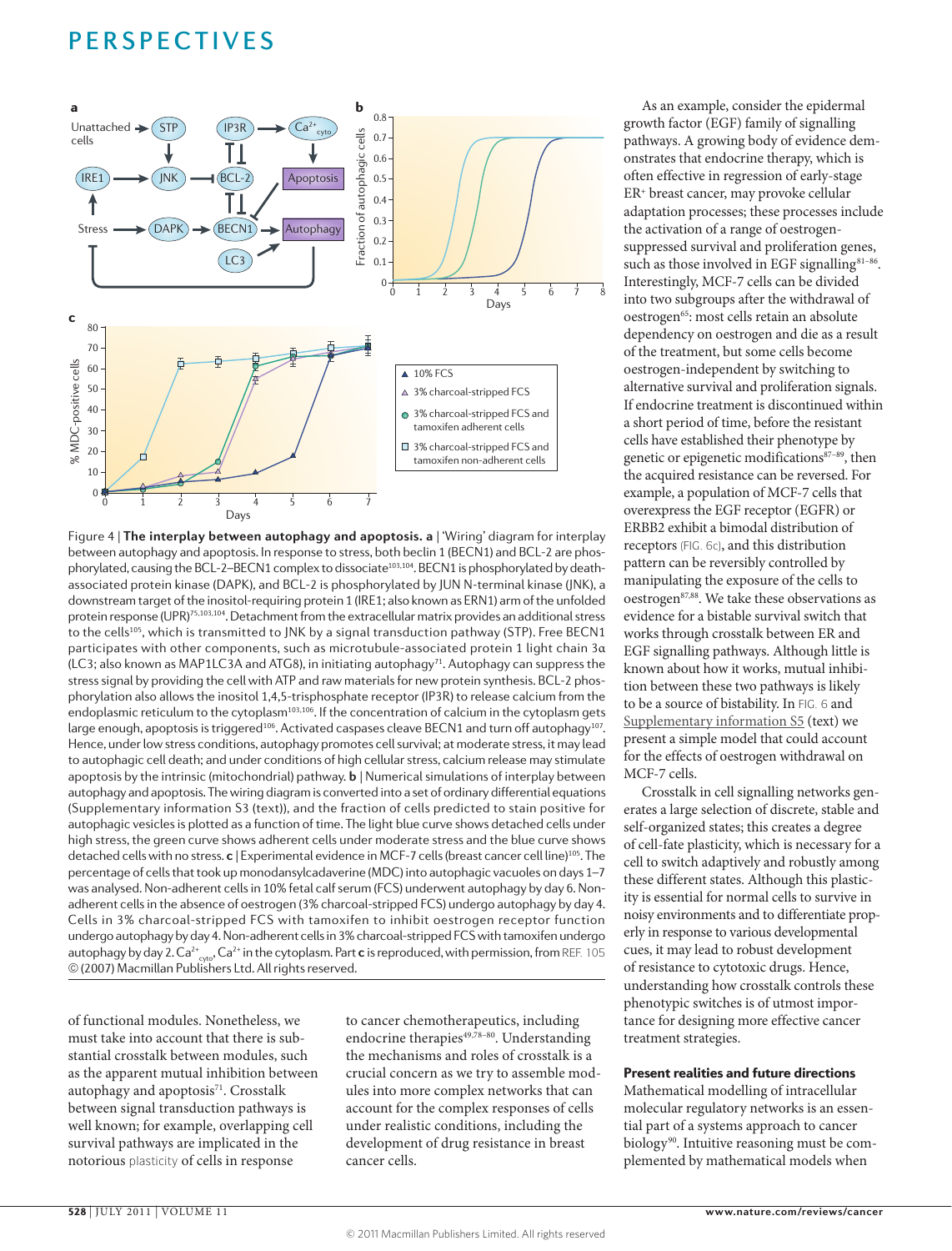the molecular regulatory network under consideration is large, complex and interconnected and when we are dealing with quantitative aspects of signalling and control<sup>91</sup>. A well-crafted mathematical model allows us to integrate crucial information about the genetics, molecular biology and physiology of cancer cells into a quantitative hypothesis that is amenable to computer simulation, mathematical analysis and detailed comparison to experimental data. By computing the behaviour of the model under various experimental conditions and comparing these simulations to the observed behaviour of cells, we can determine whether our hypothetical molecular mechanism is sufficient to account for the known behaviour of cells. If and when our model passes this first test ('post-diction'), we can use it to predict the behaviour of cells under novel experimental conditions, and use these quantitative predictions to test the efficacy of the model. Even when models are not in full agreement with experiments, we can be confident that the problem is in some part of the model rather than in faulty reasoning about its consequences. Indeed, the model can help us to track down the origin of the problem (or problems) and consider alternative hypotheses.

Mathematical modelling of intracellular control systems related to breast cancer development, although still in its infancy, is beginning to provide some useful insights. For example, a sophisticated model of p53 signalling in MCF-7 cells successfully predicted a novel role for WIP1 (also known as protein phosphatase 1D) in a negative feedback loop from p53 to an upstream kinase in the DNA damage signalling pathway<sup>92</sup>. A recent model of the ERBB2-ER signalling network identified novel drug targets for trastuzumab-resistant cells<sup>93</sup>. A dynamic model of combinatorial cancer therapy suggested promising treatment strategies that were subsequently verified experimentally<sup>94</sup>.

In this Opinion article, we have presented a roadmap for the mathematical modelling component of an integrative, systems biology of endocrine responsiveness in ER<sup>+</sup> breast cancer. The hard work is yet to be done: researchers will need to formulate and verify models, estimate kinetic parameters, make non-obvious predictions and test them by quantitative experimental measurements. Is it just a matter of time before an effective, integrated model of regulatory networks in breast cancer cells is informing the next wave of experiments and therapies? Successful ODE models of cell cycle regulation, growth



**Nature Reviews** | **Cancer** unfolded protein response (UPR). The UPR is a coordinated cellular programme that is induced by Figure 5 | **The unfolded protein response in mammalian cells. a** | 'Wiring' diagram for the the accumulation of unfolded and misfolded proteins in the lumen of the endoplasmic reticulum<sup>73</sup>. Increased levels of unfolded or misfolded proteins are brought down by chaperones, foldases, oxidoreductases, glycosylases and proteases (we refer to all of these components simply as chaperones). As unfolded proteins pull chaperones away from the lumenal domains of PRKR-like endoplasmic reticulum kinase (PERK; also known as EIF2AK3), activating transcription factor 6 (ATF6) and inositol-requiring protein 1 (IRE1; also known as ERN1), these three proteins upregulate the expression of certain genes that reduce the stress and increase the protein folding capacity of the endoplasmic reticulum. **b** | Numerical simulations computed from the mathematical model in Supplementary information S4 (text). At time 0, with the model at a stable resting state, a stress of 10 (arbitrary units) is added to the differential equations, and the response of the system is plotted in terms of total unfolded protein (UP), total chaperone, and protein species not bound to chaperones (IRE1 $_{\rm Active}$  and PERK $_{\rm Active}$ ). The response to a stress of 5 arbitrary units applied at time 0 is also shown for  $\widehat{IRE1}_{\text{Active}}$  and  $\widehat{PERK}_{\text{Active}}$ . **c** | Experimental verification in non-cancerous cells. Time courses of the three stress sensors after treatment of Chinese hamster ovary (CHO) cells with 10μg ml–1 of tunicamycin to induce protein misfolding<sup>108</sup>. Time course of IRE1 activity (assayed as % splicing of X-box-binding protein 1 (XBP1) mRNA) in human embryonic kidney 293 cells treated with 5 μg ml–1 of tunicamycin109. TA, translation attenuation. The top graph in part **c** is reproduced, with permission, from REF. 108 © (2006) American Society for Cell Biology. The bottom graph in part **c** is reproduced from REF. 109.

factor signalling, programmed cell death and the UPR suggest that there are no fundamental barriers to accurate, predictive models of complex control systems in mammalian cells.

However, effective modelling is hampered by many substantial genetic and phenotypic differences among different types of mammalian cells. Extending models to cancer cells,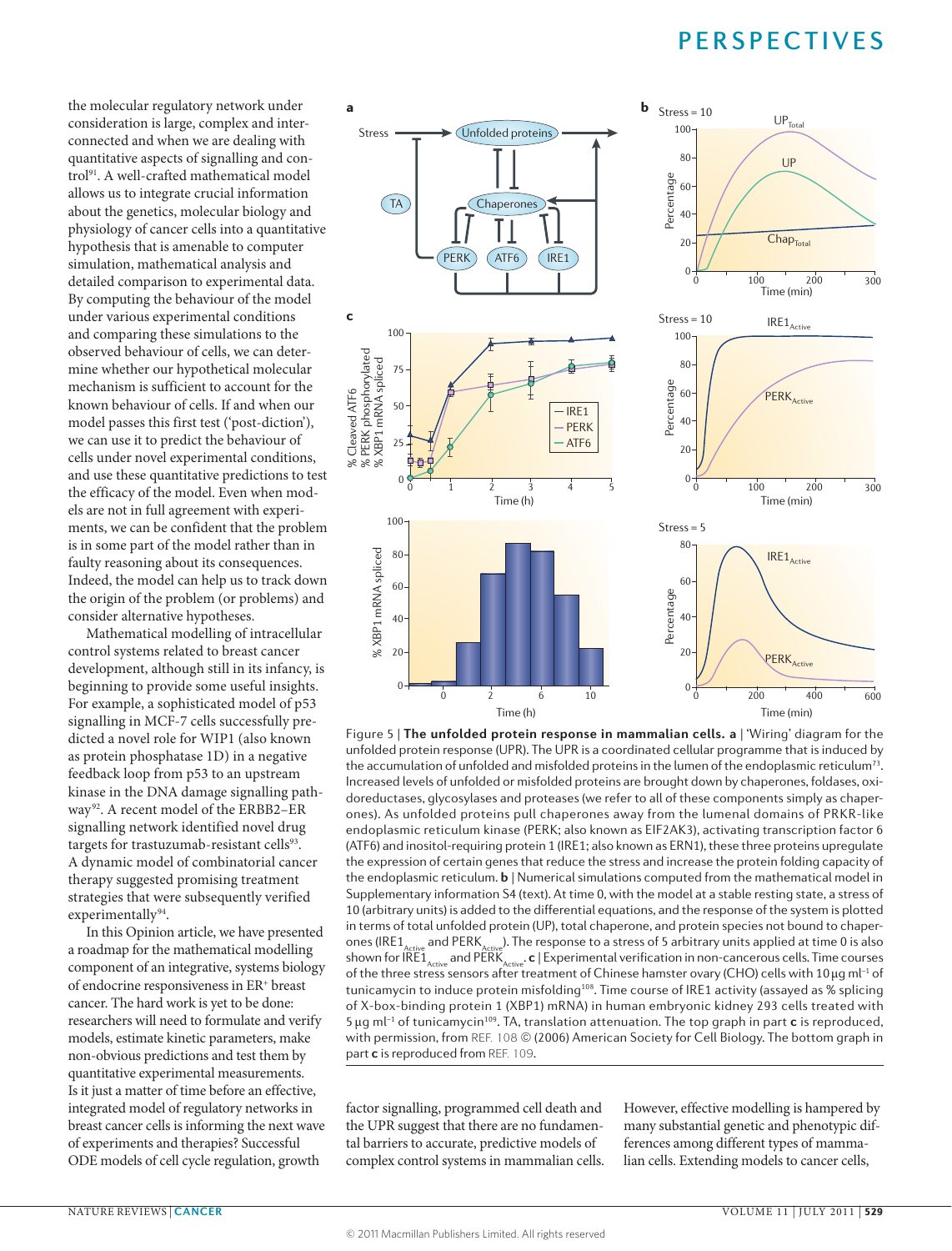

**pathways. a** | 'Wiring' diagram for crosstalk between oestrogen receptor (ER) and growth factor Figure 6 | **Crosstalk between oestrogen receptor and epidermal growth factor signalling**  (GF) signalling. A growth factor receptor (GFR) and its downstream signalling network are suppressed by ligand-dependent ER signalling ('ER classic') but promoted by ligand-independent ER signalling ('ER non-classic'). Increased GF signalling after oestrogen (E2) withdrawal can shift ER from classical to non-classical signalling. GF signalling can upregulate its own activity. **b** | Signal– response curve for GFR as a function of E2. Differential equations describing the wiring diagram are provided in Supplementary information S5 (text). The steady-state activity of GFR is plotted as a function of [E2] in the growth medium (from 0 to 5pM). At any given [E2] in this range, a cell may express a low or high level of GFR (upper and lower solid lines; the middle dashed line indicates a branch of unstable steady states). **c** | Experimental evidence for crosstalk between ER and the epidermal growth factor (EGF) pathway<sup>88</sup>. The fluorescent activated cell sorting (FACS) plots in part **c** show a bimodal distribution of ERBB2 expression in a monoclonal culture of ERBB2-overexpressing MCF-7 cells induced by a change in [E2]. The plots show the number of cells expressing a certain abundance of ERBB2 as detected by fluorescent antibody. Cells are initially grown on charcoal-stripped fetal calf serum (FCS) for 5 weeks (or longer) to deplete them of E2, resulting in a single population of cells expressing high levels of ERBB2 (top plot). Replacing charcoal-stripped FCS with FCS (FCS contains E2) leads to the emergence over time (shown at 5 weeks, 3 months and 4 months) of a second population of cells expressing a low level of ERBB2 (indicated by the peak on the left). Similar results have also been observed in EGF-overexpressing MCF-7 cells87. **d** | Model simulation of crosstalk between ER and ERBB2. In Supplementary information S5 (text), noise terms are added to the differential equations to take stochastic effects into account. Two thousand cells were grown in the absence of E2 for 3.3 weeks, which resulted in a single population of cells expressing high levels of ERBB2 (top plot). Adding in FCS (corresponding to 5pM of E2) leads to the emergence over time (shown at 5 weeks, 3 months and 4 months) of a second population of cells expressing a low level of ERBB2 (indicated by the peak on the left). The pattern of ERBB2 expression is similar to the results shown in panel **c**. Part **c** is reproduced, with permission, from REF. 88 © (1995) Springer.

which are notoriously unstable genetically, will be even more difficult. High-throughput data collection and analysis will be helpful in identifying important differences among cell types and between normal cells and their cancerous derivatives<sup>95-97</sup>.

Despite the seeming wealth of data on molecular mechanisms that control mammalian cell proliferation and stress responses, there is often a distinct lack

of reliable, quantitative measurements of these mechanisms under conditions that are relevant to model formulation and testing. Another impediment to modelling intracellular control systems stems from the fact that the behaviour of populations of cells (for example, their graded response to drug treatment) may not reflect the behaviour of single cells (in this example, an all-or-none decision in response to the

drug). At present, modellers are still struggling with how best to cope with all of these competing issues.

In addition, there are other relevant theoretical considerations that we have not described in this article. First, realistic models of molecular regulation must take into account the compartmentalization of eukaryotic cells. Second, the restricted number of genes, mRNAs and protein molecules in a single cell generate unavoidable stochastic fluctuations in molecular control networks. Intracellular informationprocessing systems must be robust to these fluctuations in most circumstances, although in some circumstances these fluctuations may be exploited to generate a range of possible outcomes ('bet-hedging'). Third, our models only bridge the scales from molecular networks to cell physiology. Breast tumours exist in a complex microenvironment that affects the dynamic signalling within and among cancer cells. Modelling these effects adds new layers of complexity. Other kinds of mathematical models are needed to describe how tumour cells are organized into multicellular tissues that interact with the extracellular matrix, recruit vasculature and eventually metastasize to distant parts of the body<sup>98-100</sup>. Models at these higher scales are beginning to be integrated with molecular-level descriptions of intracellular control systems (for example, the cell cycle) and of intercellular communication (for example, WNT signalling)<sup>101,102</sup>.

We expect that these modelling challenges can be overcome and that a new generation of mathematical models will provide new insights into the molecular foundations of endocrine responsiveness in breast cancer.

*John J. Tyson and Anael Verdugo are at the Department of Biological Sciences, Virginia Polytechnic Institute and State University, Blacksburg, Virginia 24061, USA.*

*William T. Baumann and Yue Wang are at the Department of Electrical and Computer Engineering, Virginia Polytechnic Institute and State University, Blacksburg, Virginia 24061, USA.*

*Chun Chen and Iman Tavassoly are at the Graduate Program in Genetics, Bioinformatics and Computational Biology, Virginia Polytechnic Institute and State University, Blacksburg, Virginia 24061, USA.*

*Louis M. Weiner and Robert Clarke are at the Lombardi Comprehensive Cancer Center, Georgetown University School of Medicine, Washington, District of Columbia 20057, USA.*

> *Correspondence to J.J.T. e‑mail: [tyson@vt.edu](http://www.nature.com/nrc/journal/v11/n7/suppinfo/nrc3081.html)* doi:10.1038/nrc3081 Published online 16 June 2011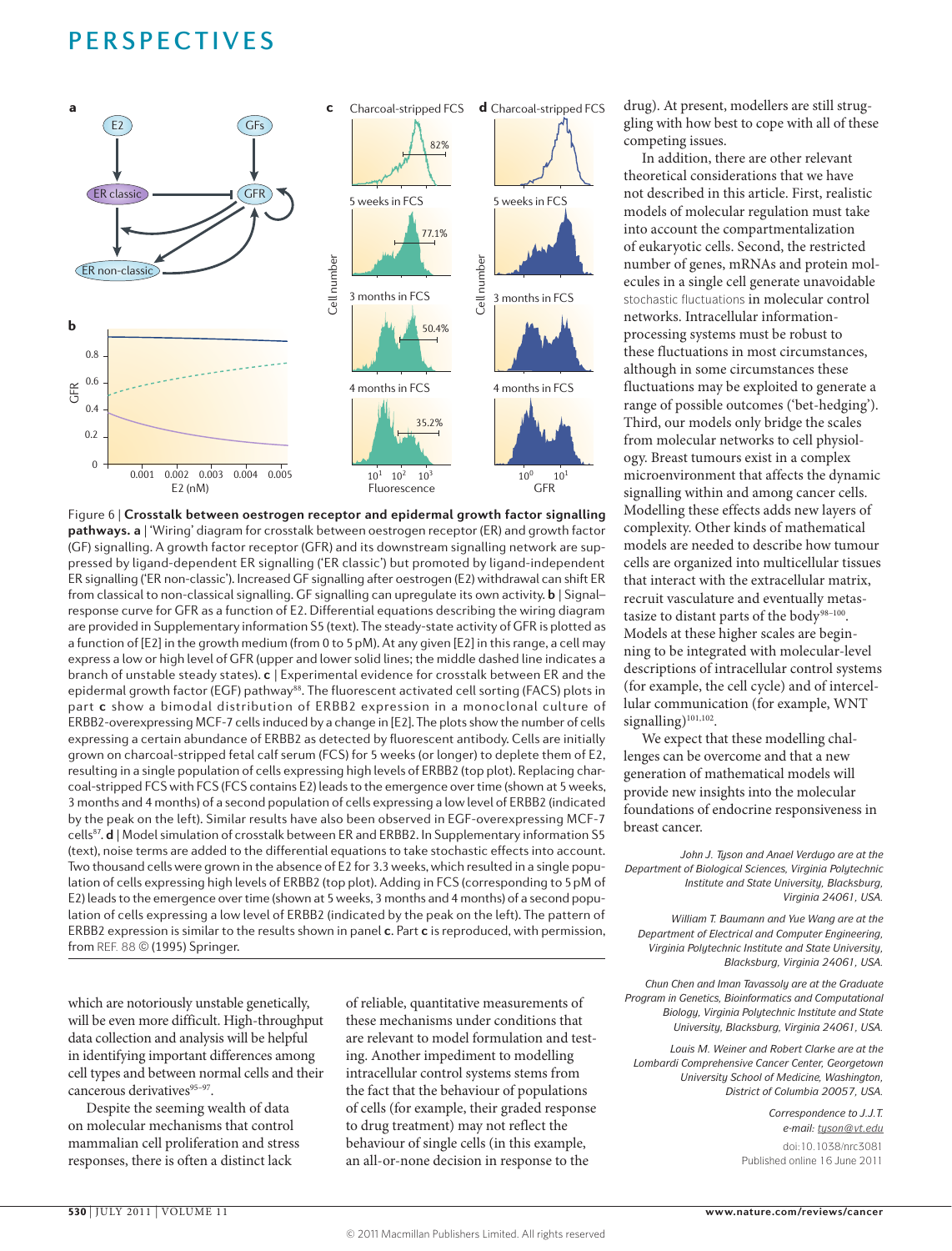- 1. Hanahan, D. & Weinberg, Robert A. Hallmarks of cancer: the next generation. *Cell* **144**, 646–674 (2011).
- 2. Hornberg, J. J., Bruggeman, F. J., Westerhoff, H. V. & Lankelma, J. Cancer: a systems biology disease. *Biosystems* **83**, 81–90 (2006).
- 3. Faratian, D., Moodie, S. L., Harrison, D. J. & Goryanin, I. Dynamic computational modeling in the search for better breast cancer drug therapy. *Pharmacogenomics* **8**, 1757–1761 (2007).
- 4. Kreeger, P. K. & Lauffenburger, D. A. Cancer systems biology: a network modeling perspective. *Carcinogenesis* **31**, 2–8 (2010).
- 5. Novak, B., Pataki, Z., Ciliberto, A. & Tyson, J. J. Mathematical model of the cell division cycle of fission yeast. *Chaos* **11**, 277–286 (2001).
- 6. Chen, K. C. *et al.* Integrative analysis of cell cycle control in budding yeast. *Mol. Biol. Cell* **15**, 3841–3862 (2004).
- 7. Alberghina, L., Coccetti, P. & Orlandi, I. Systems biology of the cell cycle of *Saccharomyces cerevisiae*: from network mining to system-level properties. *Biotechnol. Adv.* **27**, 960–978 (2009).
- 8. Barik, D., Baumann, W. T., Paul, M. R., Novak, B. & Tyson, J. J. A model of yeast cell-cycle regulation based on multisite phosphorylation. *Mol. Syst. Biol.* **6**, 405 (2010).
- 9. Bray, D. Protein molecules as computational elements in living cells. *Nature* **376**, 307–312 (1995).
- 10. Shiraishi, T., Matsuyama, S. & Kitano, H. Large-scale analysis of network bistability for human cancers. *PLoS Comput. Biol.* **6**, e1000851 (2010).
- 11. Hartwell, L. H., Hopfield, J. J., Leibler, S. & Murray, A. W. From molecular to modular cell biology. *Nature* **402**, C47–C52 (1999).
- 12. Rao, C. V. & Arkin, A. P. Control motifs for intracellular regulatory networks. *Annu. Rev. Biomed. Eng.* **3**, 391–419 (2001).
- 13. Wolf, D. M. & Arkin, A. P. Motifs, modules and games in bacteria. *Curr. Opin. Microbiol.* **6**, 125–134 (2003).
- 14. Del Vecchio, D., Ninfa, A. J. & Sontag, E. D. Modular cell biology: retroactivity and insulation. *Mol. Syst. Biol.* **4**, 161 (2008).
- 15. Jemal, A. *et al.* Cancer statistics, 2009. *CA Cancer J. Clin.* **59**, 225–249 (2009).
- 16. Early Breast Cancer Trialists' Collaborative Group. Tamoxifen for early breast cancer: an overview of the randomised trials. *Lancet* **351**, 1451–1467 (1998).
- Early Breast Cancer Trialists' Collaborative Group. Polychemotherapy for early breast cancer: an overview of the randomised trials. *Lancet* **352**, 930–942 (1998).
- 18. Clarke, R., Leonessa, F., Welch, J. N. & Skaar, T. C. Cellular and molecular pharmacology of antiestrogen action and resistance. *Pharmacol. Rev.* **53**, 25–71 (2001).
- 19. Clarke, R. *et al.* Gene network signaling in hormone responsiveness modifies apoptosis and autophagy in breast cancer cells. *J. Steroid Biochem. Mol. Biol.* **114**, 8–20 (2009).
- Gu, Z. et al. Association of interferon regulatory factor-1, nucleophosmin, nuclear factor-κB, and cyclic AMP response element binding with acquired resistance to Faslodex (ICI 182,780). *Cancer Res.* **62**, 3428–3437 (2002).
- 21. Riggins, R. B., Zwart, A., Nehra, R. & Clarke, R. The nuclear factor κB inhibitor parthenolide restores ICI 182,780 (Faslodex; fulvestrant)-induced apoptosis in antiestrogen-resistant breast cancer cells. *Mol. Cancer Ther.* **4**, 33–41 (2005).
- 22. Zhou, Y. *et al.* Enhanced NF κB and AP-1 transcriptional activity associated with antiestrogen resistant breast cancer. *BMC Cancer* **7**, 59 (2007).
- 23. Nehra, R. *et al.* BCL2 and CASP8 regulation by NF-κB differentially affect mitochondrial function and cell fate in antiestrogen-sensitive and -resistant breast cancer cells. *FASEB J.* **24**, 2040–2055 (2010).
- Bouker, K. B. *et al.* Interferon regulatory factor-1 mediates the proapoptotic but not cell cycle arrest effects of the steroidal antiestrogen ICI 182,780 (Faslodex, fulvestrant). *Cancer Res.* **64**, 4030–4039  $(2004)$
- 25. Bowie, M. L. *et al.* Interferon-regulatory factor-1 is critical for tamoxifen-mediated apoptosis in human mammary epithelial cells. *Oncogene* **23**, 8743–8755 (2004).
- 26. Bouker, K. B. *et al.* Interferon regulatory factor-1 (IRF-1) exhibits tumor suppressor activities in breast cancer associated with caspase activation and induction of apoptosis. *Carcinogenesis* **26**, 1527–1535 (2005).
- 27. Gomez, B. P. *et al.* Human X-box binding protein-1 confers both estrogen independence and antiestrogen resistance in breast cancer cell lines. *FASEB J.* **21**, 4013–4027 (2007).
- 28. Davies, M. P. *et al.* Expression and splicing of the unfolded protein response gene *XBP‑1* are significantly associated with clinical outcome of endocrine-treated breast cancer. *Int. J. Cancer* **123**, 85–88 (2008).
- 29. Tyson, J. J., Chen, K. & Novak, B. Network dynamics and cell physiology. *Nature Rev. Mol. Cell Biol.* **2**, 908–916 (2001).
- 30. Tyson, J. J., Chen, K. C. & Novak, B. Sniffers, buzzers, toggles and blinkers: dynamics of regulatory and signaling pathways in the cell. *Curr. Opin. Cell Biol.* **15**, 221–231 (2003).
- 31. Novak, B. & Tyson, J. J. A model for restriction point control of the mammalian cell cycle. *J. Theor. Biol.* **230**, 563–579 (2004).
- 32. Gerard, C. & Goldbeter, A. Temporal self-organization of the cyclin/Cdk network driving the mammalian cell cycle. *Proc. Natl Acad. Sci. USA* **106**, 21643–21648 (2009).
- 33. Bartek, J., Bartkova, J. & Lukas, J. The retinoblastoma protein pathway and the restriction point. *Curr. Opin. Cell Biol.* **8**, 805–814 (1996). 34. Herwig, S. & Strauss, M. The retinoblastoma protein:
- a master regulator of cell cycle, differentiation and apoptosis. *Eur. J. Biochem.* **246**, 581–601 (1997).
- 35. Seville, L. L., Shah, N., Westwell, A. D. & Chan, W. C. Modulation of pRB/E2F functions in the regulation of cell cycle and in cancer. *Curr. Cancer Drug Targets* **5**, 159–170 (2005).
- Cavanaugh, A. H. et al. Activity of RNA polymerase I transcription factor UBF blocked by Rb gene product. *Nature* **374**, 177–180 (1995).
- 37. White, R. J., Trouche, D., Martin, K., Jackson, S. P. & Kouzarides, T. Repression of RNA polymerase III transcription by the retinoblastoma protein. *Nature* **382**, 88–90 (1996).
- 38. White, R. J. RNA polymerases I and III, growth control and cancer. *Nature Rev. Mol. Cell Biol.* **6**, 69–78 (2005).
- Goodfellow, S. J. & White, R. J. Regulation of RNA polymerase III transcription during mammalian cell growth. *Cell Cycle* **6**, 2323–2326 (2007). 40. Sherr, C. J. D-type cyclins. *Trends Biochem. Sci.* **20**,
- 187–190 (1995). 41. Yao, G., Lee, T. J., Mori, S., Nevins, J. R. & You, L.
- A bistable Rb-E2F switch underlies the restriction point. *Nature Cell Biol.* **10**, 476–482 (2008).
- 42. Lee, T. J., Yao, G., Bennett, D. C., Nevins, J. R. & You, L. Stochastic E2F activation and reconciliation of phenomenological cell-cycle models. *PLoS Biol.* **8**, e1000488 (2010).
- 43. Novak, B., Tyson, J. J., Gyorffy, B. & Csikasz-Nagy, A. Irreversible cell-cycle transitions are due to systems-
- level feedback. *Nature Cell Biol.* **9**, 724–728 (2007). 44. Doisneau-Sixou, S. F. *et al.* Estrogen and antiestrogen regulation of cell cycle progression in breast cancer cells. *Endocr. Relat. Cancer* **10**, 179–186 (2003).
- 45. Yao, G., Tan, C., West, M., Nevins, J. R. & You, L. Origin of bistability underlying mammalian cell cycle entry. *Mol. Syst. Biol.* **7**, 485 (2011).
- 46. Arteaga, C. L., Koli, K. M., Dugger, T. C. & Clarke, R. Reversal of tamoxifen resistance of human breast carcinomas *in vivo* by neutralizing antibodies to transforming growth factor-β. *J. Natl Cancer Inst.* **91**, 46–53 (1999).
- Brandt, S., Kopp, A., Grage, B. & Knabbe, C. Effects of tamoxifen on transcriptional level of transforming growth factor  $β$  (TGF- $β$ ) isoforms 1 and 2 in tumo tissue during primary treatment of patients with breast cancer. *Anticancer Res.* **23**, 223–229 (2003).
- 48. Rudas, M. *et al*. Cyclin D1 expression in breast cancer patients receiving adjuvant tamoxifen-based therapy. *Clin. Cancer Res.* **14**, 1767–1774 (2008).
- 49. Foster, J. S., Fernando, R. I., Ishida, N., Nakayama, K. I. & Wimalasena, J. Estrogens downregulate p27Kip1 in breast cancer cells through Skp2 and through nuclear export mediated by the ERK pathway. *J. Biol. Chem.* **278**, 41355–41366 (2003).
- 50. Ren, Y. *et al.* Dual effects of TGF-β on ERα-mediated estrogenic transcriptional activity in breast cancer. *Mol. Cancer* **8**, 111 (2009). 51. Albeck, J. G., Burke, J. M., Spencer, S. L.,
- Lauffenburger, D. A. & Sorger, P. K. Modeling a snapaction, variable-delay switch controlling extrinsic cell death. *PLoS Biol.* **6**, e299 (2008).
- 52. Zhang, T., Brazhnik, P. & Tyson, J. J. Exploring mechanisms of the DNA-damage response: p53 pulses and their possible relevance to apoptosis. *Cell Cycle* **6**, 85–94 (2007).
- 53. Chen, C. *et al.* Modeling of the role of a Bax-activation switch in the mitochondrial apoptosis decision. *Biophys. J.* **92**, 4304–4315 (2007).
- 54. Cui, J., Chen, C., Lu, H., Sun, T. & Shen, P. Two independent positive feedbacks and bistability in the Bcl-2 apoptotic switch. *PLoS ONE* **3**, e1469 (2008).
- 55. Zhang, T., Brazhnik, P. & Tyson, J. J. Computational analysis of dynamical responses to the intrinsic pathway of programmed cell death. *Biophys. J.* **97**, 415–434 (2009).
- 56. Zhang, X. P., Liu, F., Cheng, Z. & Wang, W. Cell fate decision mediated by p53 pulses. *Proc. Natl Acad. Sci. USA* **106**, 12245–12250 (2009).
- 57. Zhang, X. P., Liu, F. & Wang, W. Coordination between cell cycle progression and cell fate decision by the p53 and E2F1 pathways in response to DNA damage. *J. Biol. Chem.* **285**, 31571–31580 (2010).
- 58. Eissing, T. *et al.* Bistability analyses of a caspase activation model for receptor-induced apoptosis. *J. Biol. Chem.* **279**, 36892–36897 (2004).
- 59. Legewie, S., Bluthgen, N. & Herzel, H. Mathematical modeling identifies inhibitors of apoptosis as mediators of positive feedback and bistability. *PLoS Comput. Biol.* **2**, e120 (2006).
- 60. Puszynski, K., Hat, B. & Lipniacki, T. Oscillations and bistability in the stochastic model of p53 regulation. *J. Theor. Biol.* **254**, 452–465 (2008).
- 61. Shoemaker, J. E. & Doyle, F. J. Identifying fragilities in biochemical networks: robust performance analysis of Fas signaling-induced apoptosis. *Biophys. J.* **95**, 2610–2623 (2008).
- 62. Sun, T., Lin, X., Wei, Y., Xu, Y. & Shen, P. Evaluating bistability of Bax activation switch. *FEBS Lett.* **584**, 954–960 (2010).
- 63. Cameron, D. A. *et al.* Effective tamoxifen therapy of breast cancer involves both antiproliferative and proapoptotic changes. *Eur. J. Cancer* **36**, 845–851 (2000).
- 64. Crawford, A. C., Riggins, R. B., Shajahan, A. N., Zwart, A. & Clarke, R. Co-inhibition of BCL-W and BCL2 restores antiestrogen sensitivity through BECN1 and promotes an autophagy-associated necrosis. *PLoS ONE* **5**, e8604 (2010).
- 65. Pratt, M. A. *et al.* Estrogen withdrawal-induced NF-κB activity and Bcl-3 expression in breast cancer cells: roles in growth and hormone independence. *Mol. Cell. Biol.* **23**, 6887–6900 (2003).
- 66. Toettcher, J. E. *et al.* Distinct mechanisms act in concert to mediate cell cycle arrest. *Proc. Natl Acad. Sci. USA* **106**, 785–790 (2009).
- Batchelor, E., Loewer, A. & Lahav, G. The ups and downs of p53: understanding protein dynamics in single cells. *Nature Rev. Cancer* **9**, 371–377 (2009).
- 68. Majmundar, A. J., Wong, W. J. & Simon, M. C. Hypoxia-inducible factors and the response to hypoxic stress. *Mol. Cell* **40**, 294–309 (2010).
- 69. Wellen, K. E. & Thompson, C. B. Cellular metabolic stress: considering how cells respond to nutrient excess. *Mol. Cell* **40**, 323–332 (2010).
- 70. He, C. & Klionsky, D. J. Regulation mechanisms and signaling pathways of autophagy. *Annu. Rev. Genet.* **43**, 67–93 (2009).
- Maiuri, M. C., Zalckvar, E., Kimchi, A. & Kroemer, G. Self-eating and self-killing: crosstalk between autophagy and apoptosis. *Nature Rev. Mol. Cell Biol.* **8**, 741–752 (2007).
- 72. Kroemer, G., Marino, G. & Levine, B. Autophagy and the integrated stress response. *Mol. Cell* **40**, 280–293 (2010).
- 73. Ron, D. & Walter, P. Signal integration in the endoplasmic reticulum unfolded protein response. *Nature Rev. Mol. Cell Biol.* **8**, 519–529 (2007).
- 74. Trusina, A., Papa, F. R. & Tang, C. Rationalizing translation attenuation in the network architecture of the unfolded protein response. *Proc. Natl Acad. Sci. USA* **105**, 20280–20285 (2008).
- 75. Verfaillie, T., Salazar, M., Velasco, G. & Agostinis, P. Linking ER stress to autophagy: potential implications for cancer therapy. *Int. J. Cell Biol.* **2010**, 930509 (2010).
- Pincus, D. *et al.* BiP binding to the ER-stress sensor Ire1 tunes the homeostatic behavior of the unfolded protein response. *PLoS Biol.* **8**, e1000415 (2010).
- 77. Clarke, R. *et al.* Endoplasmic reticulum stress, the unfolded protein response, and gene network modeling in antiestrogen resistant breast cancer *Horm. Mol. Biol. Clin. Investig.* **5**, 35–44 (2011).